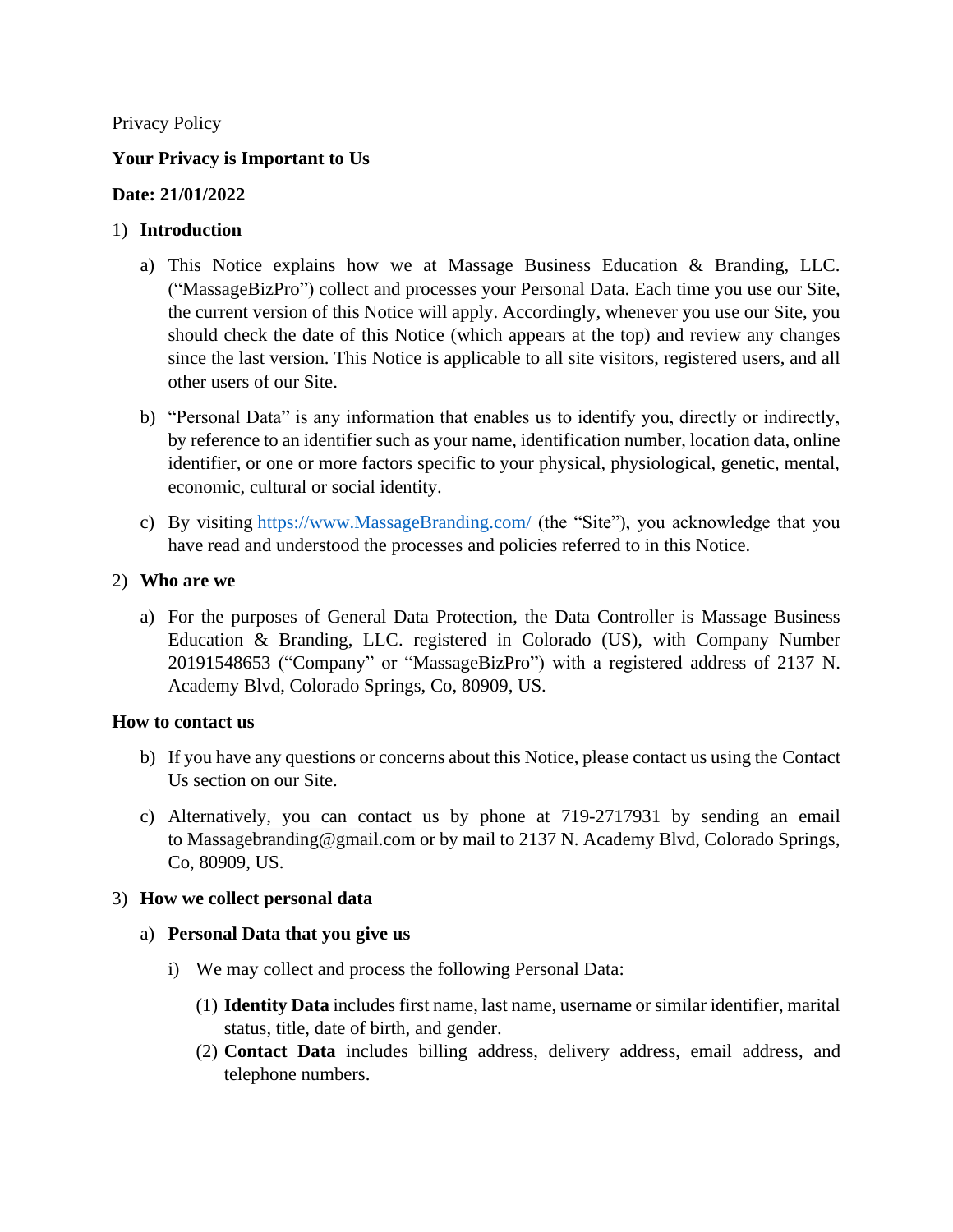- (3) **Financial Data** includes bank account and payment card details.
- (4) **Transaction Data** includes details about payments to and from you and other details of products and services you have purchased from us.
- (5) **Profile Data** includes your username and password, purchases or orders made by you, your interests, preferences, feedback, and survey responses.

#### b) **Personal data we collect from you**

- i) With regard to each of your visits to the Site we will automatically collect the following information:
	- (1) **Technical information**, including the Internet protocol (IP) address used to connect your computer or device to the Internet, browser type and version, time zone setting, browser plug-in types, and versions, operating system and platform;
	- (2) **Information about your visit**, including pages you viewed or searched for, page response times, download errors, length of visits to certain pages, page interaction information (such as scrolling, clicks, and mouse-overs), methods used to browse away from the page, and any phone number used to call our customer service number; and

#### (3) **Location information**

#### c) **Personal Data we collect from others**

i) We may receive information about you from publicly available and third-party databases or services that provide information about business people that we believe will help us identify products and services that may be of interest to you. We will obtain your consent before contacting you if required by the law of the country in which you are located.

#### d) **Non-Personal Data**

We collect information that is sent to us automatically by your web browser and we may use this information to generate aggregate statistics about visitors to our Site, including, without limitation:

- i) IP addresses
- ii) Browser type and plug-in details
- iii) Device type (e.g., desktop, laptop, tablet, phone, etc.)
- iv) Operating system
- v) Local time zone

We may use non-Personal Data for various business purposes such as providing customer service, fraud prevention, market research, and improving our Site. Please check your web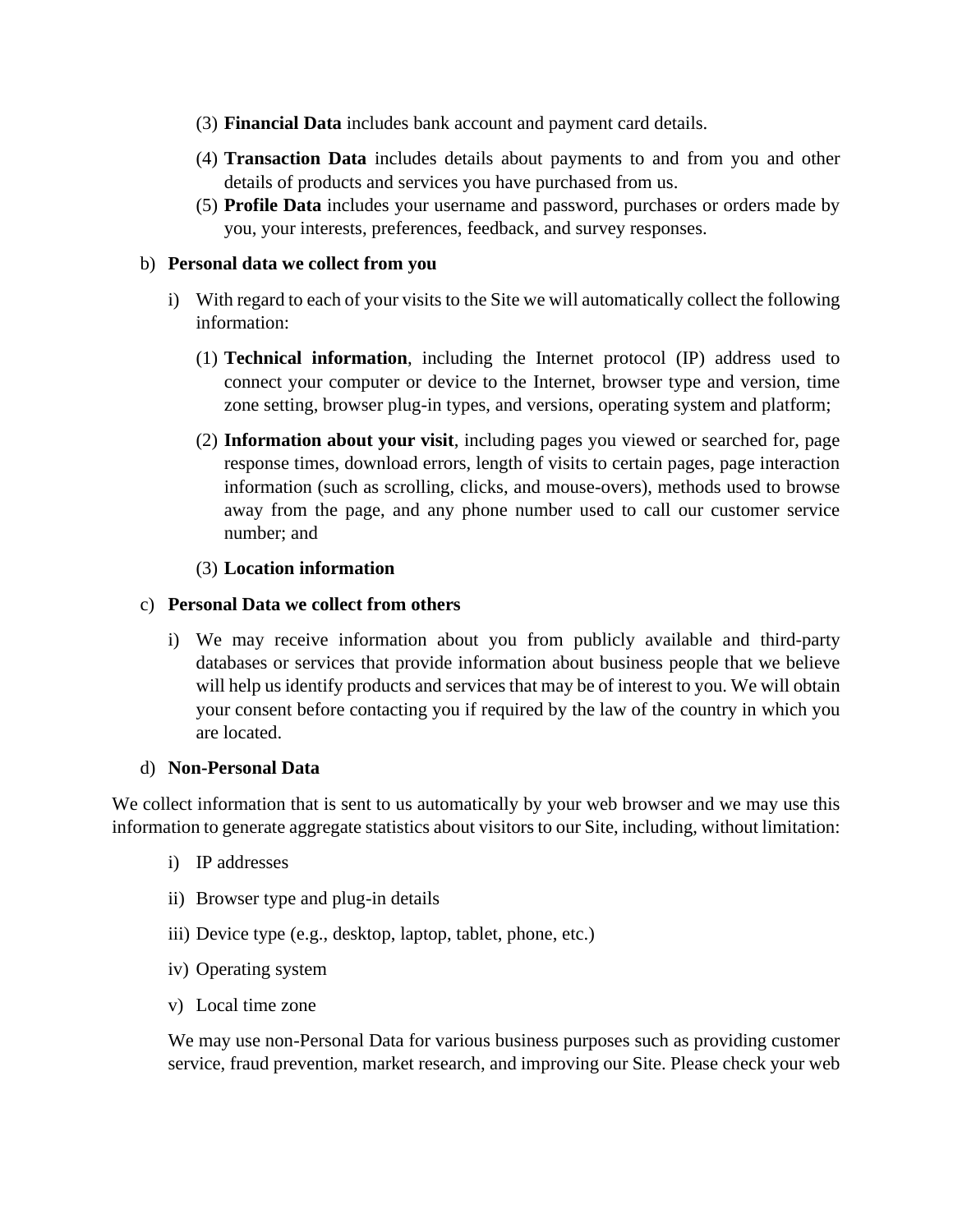browser if you want to learn what information your browser sends or how to change your settings.

#### 4) **How we use your Personal Data**

We will only process your Personal Data, including sharing it with third parties, where (1) you have provided your consent which can be withdrawn at any time, (2) the processing is necessary for the performance of a contract to which you are a party, (3) we are required by law, (4) processing is required to protect your vital interests or those of another person, or (5) processing is necessary for the purposes of our legitimate commercial interests, except where such interests are overridden by your rights and interests.

#### 5) **Personal Data that you give us**

- a) We may use Personal Data that you provide directly to us for the following purposes:
	- i) Process orders you place and complete other transactions you have requested using the Services, and provide you with products and services you request;
	- ii) Send you information or materials you request;
	- iii) Maintain a record of your purchases and other transactions using the Services;
	- iv) Respond to your questions and comments and provide customer support;
	- v) Communicate with you about our products, services, offers, and promotions;
	- vi) Operate, evaluate, and improve our business and the products and services we offer;
	- vii)Analyze and enhance our marketing communications and strategies;
	- viii) Protect against and prevent fraud, unauthorized transactions, claims, and other liabilities, and manage risk exposure, including by identifying potential hackers and other unauthorized users;
	- ix) Analyze trends and statistics regarding use of the Services and transactions conducted using the Services;
	- x) to provide our newsletter, account invite email, welcome email, abandoned cart emails, and other promotional emails, provided you have given your consent;
	- xi) to transfer your information as part of a merger or sale of the business;
	- xii)to notify you about changes; and
	- xiii) to ensure that content from our Site is presented most effectively for you and your computer.

#### 6) **Information we collect about you**

a) We will use Personal Data that we have collected about your use of our Site: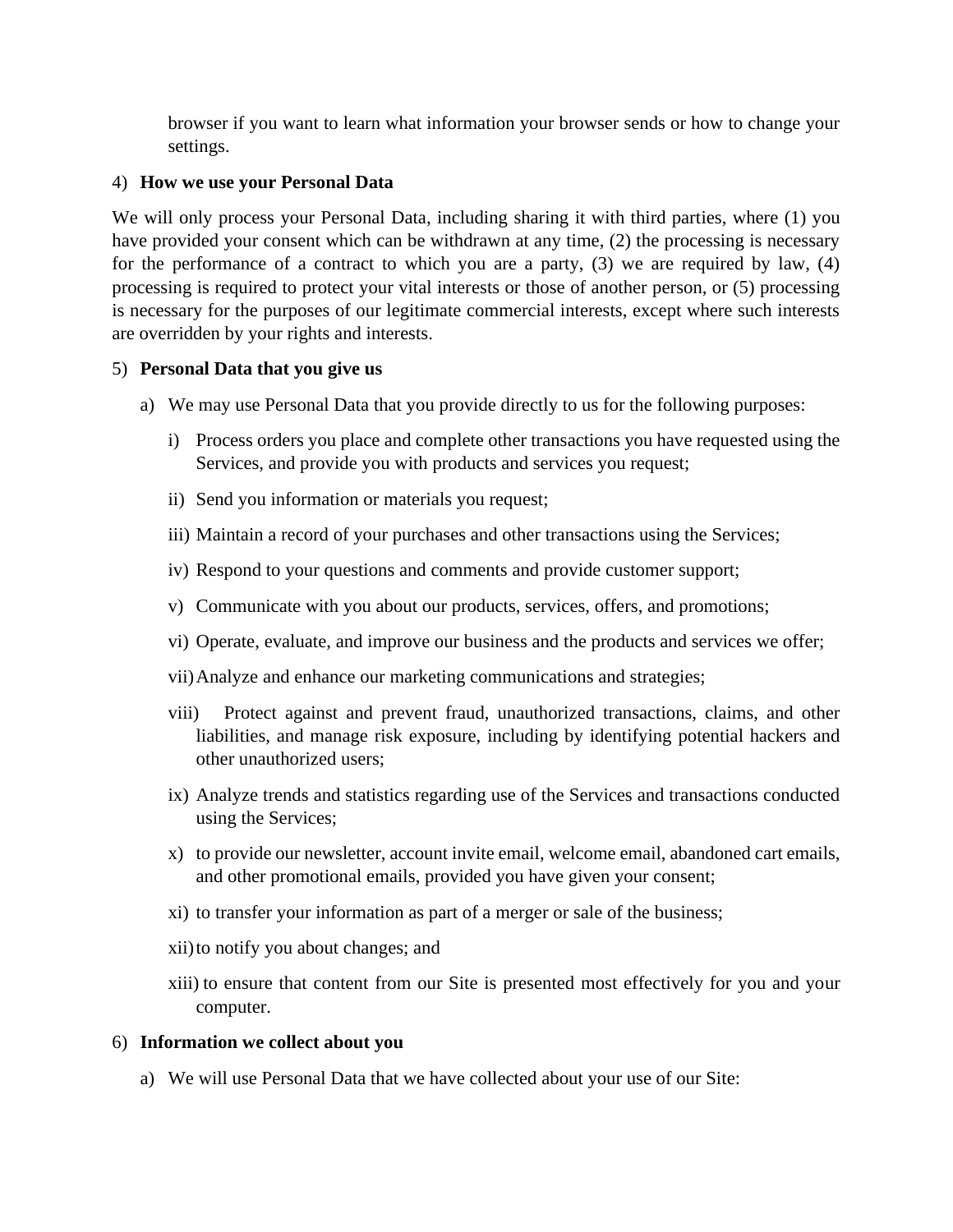- i) to administer our Site and for internal operations, including troubleshooting, data analysis, testing, research, statistical and survey purposes;
- ii) to improve our Site to ensure that content is presented most effectively for you and your computer; as part of our efforts to keep our Site safe and secure;
- iii) to measure or understand the effectiveness of advertising we serve to you and others, and to deliver relevant advertising to you; and
- iv) to make suggestions and recommendations to you and other users of our Site about services that may interest you or them.

## 7) **Personal Data we receive from other sources**

We will combine this information with information you give to us and information we collect about you. We will use this information and the combined Personal Data for the purposes set out above (depending on the types of information we receive).

#### 8) **When we share and who can access your Personal Data**

- a) We may share your Personal Data for the purposes described in this Notice with:
	- i) a member of our group;
	- ii) partners, suppliers, and subcontractors, for the performance of obligations arising from your registration, or any other contract we enter into with them or you or to provide you with the information, products, and other registration services that you request from us;
	- iii) analytics and search engine providers that assist us in the improvement and optimization of our Site;
	- iv) in case that we sell or buy any business or assets, in which case we will disclose your Personal Data to the prospective seller or buyer of such business or assets;
	- v) if MassageBizPro or substantially all of its assets are acquired by a third party, in which case Personal Data held by it about its customers will be one of the transferred assets.
- b) We will only transfer your Personal Data to trusted third parties who provide sufficient guarantees in respect of the technical and organizational security measures governing the processing to be carried out and who can demonstrate a commitment to compliance with those measures.

## 9) **Selling or renting your Personal Data**

We will never sell or rent your Personal Data to third parties without your opt-in consent.

## 10) **Security**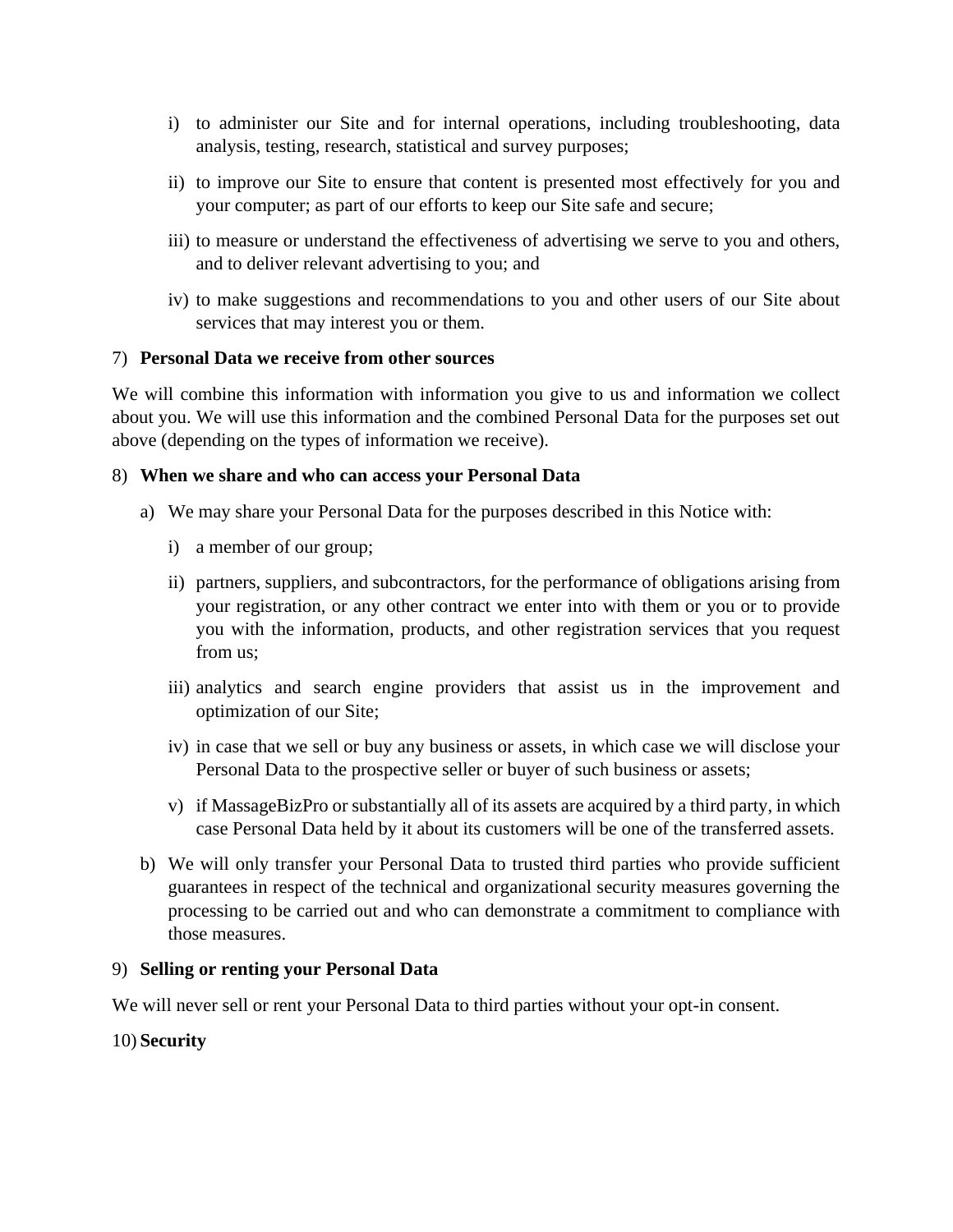- a) Although we use security measures to help protect your Personal Data against loss, misuse, or unauthorized disclosure, we cannot guarantee the security of information transmitted to us over the internet.
- b) All information you provide to us is stored on secure servers.
- c) Any payment transactions will be encrypted using SSL technology.

## 11) **Transfer of Personal Data**

We are headquartered in the United States. Your Personal Data may be accessed by us or transferred to us in the United States or to our affiliates, partners, merchants, or service providers who are located worldwide. If you are visiting our Site from outside the United States, be aware that your information may be transferred to, stored, and processed in the United States where our servers are located, and our central database is operated. By using our Service, you consent to any transfer of this information.

## 12) **How long we store your Personal Data**

We will store your Personal Data, in a form that permits us to identify you, for no longer than is necessary for the purpose for which the Personal Data is processed. We may retain and use your Personal Data as necessary to comply with our legal obligations, resolve disputes, and enforce our agreements and rights, or if it is not technically reasonably feasible to remove it. Consistent with these requirements, we will try to delete your Personal Data quickly upon request.

## 13) **Retention**

We will retain your information for as long as your account is active or as needed to provide you with our Site. If you wish to cancel your account or request that we no longer use your information to provide you service, contact us at massagebranding@gmail.com. We will retain and use your information as necessary to comply with our legal obligations, resolve disputes, and enforce our agreements. We maintain one or more databases to store your Personal Data and may keep such information indefinitely.

## 14) **Where we store your personal data**

The Personal Data that you provide to us is generally stored on servers located in the United States. If you are located in another jurisdiction, you should be aware that once your Personal Data is submitted through our Site, it will be transferred to our servers in the United States and that the United States currently does not have uniform data protection laws in place.

## 15) **Cookies and Do Not Track policy**

We use cookies for anonymous tracking data.

## 16) **Links to third-party sites and services**

Our Sites may contain links to third party websites, applications, and services not operated by us. These links are provided as a service and do not imply any endorsement by us of the activities or content of these sites, applications, or services nor any association with their operators. The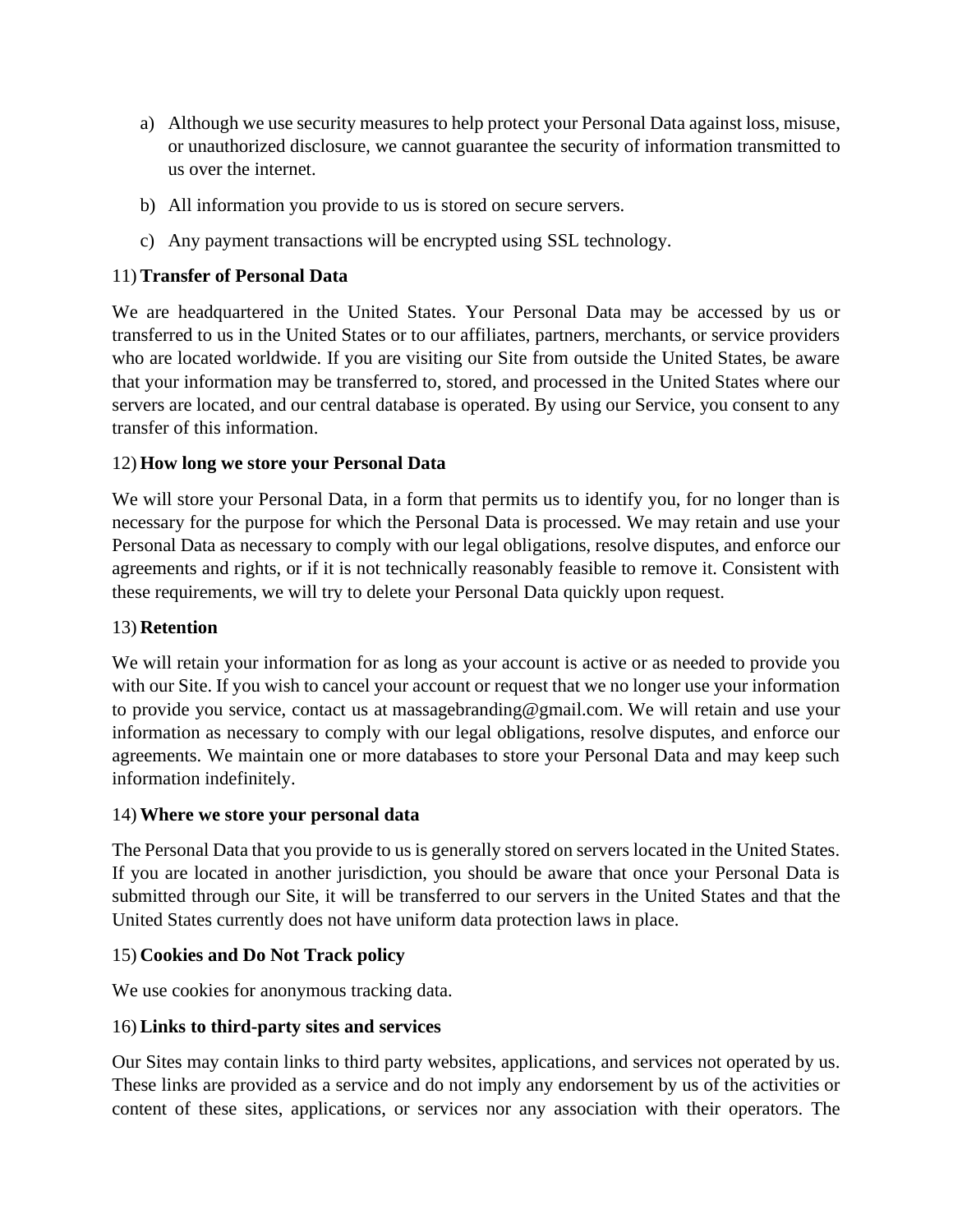company is not responsible for the privacy policies or practices of any third party including websites or services directly linked to our Service. We encourage you to review the privacy policies of any third party site that you link from our Service.

# 17) **Your rights**

# a) **Correction and removal**

i) If any of the information that we have about you is incorrect, or you wish to have information (including Personal Data) removed from our records, you may do so by contacting us at massagebranding@gmail.com.

# 18) **Opting out**

Additionally, if you prefer not to receive marketing messages from us, please let us know by clicking on the unsubscribe link within any marketing message that you receive, by sending a message to us at massagebranding@gmail.com, or contact us section on our website.

## 19) **Your European rights**

- a) FOR EUROPEAN RESIDENTS AND CITIZENS ONLY. You have the right to ask us not to process your Personal Data for marketing purposes. We will usually inform you (before collecting your Personal Data) if we intend to use your Personal Data for such purposes or if we intend to disclose your information to any third party for such purposes. You can exercise your right to prevent such processing by checking certain boxes on the forms we use to collect your Personal Data. You can also exercise the right by contacting us using the contact us section on our Site.
- b) Under European data protection law, in certain circumstances, you have the right to:
- 20) **Request access to your Personal Data**. You may have the right to request access to any Personal Data we hold about you as well as related information, including the purposes for processing the Personal Data, the recipients or categories of recipients with whom the Personal Data has been shared, where possible, the period for which the Personal Data will be stored, the source of the Personal Data, and the existence of any automated decision making.
- 21) **Request correction of your Personal Data**. You may have the right to obtain without undue delay the rectification of any inaccurate Personal Data we hold about you.
- 22) **Request erasure of your Personal Data.** You may have the right to request that Personal Data held about you be deleted.
- 23) **Object to processing of your Personal Data.** You may have the right to prevent or restrict the processing of your Personal Data.
- 24) **Request restriction of processing your Personal Data Request transfer of your Personal Data.** You may have the right to request the transfer of Personal Data directly to a third party where this is technically feasible.
- 25) **Withdraw your consent**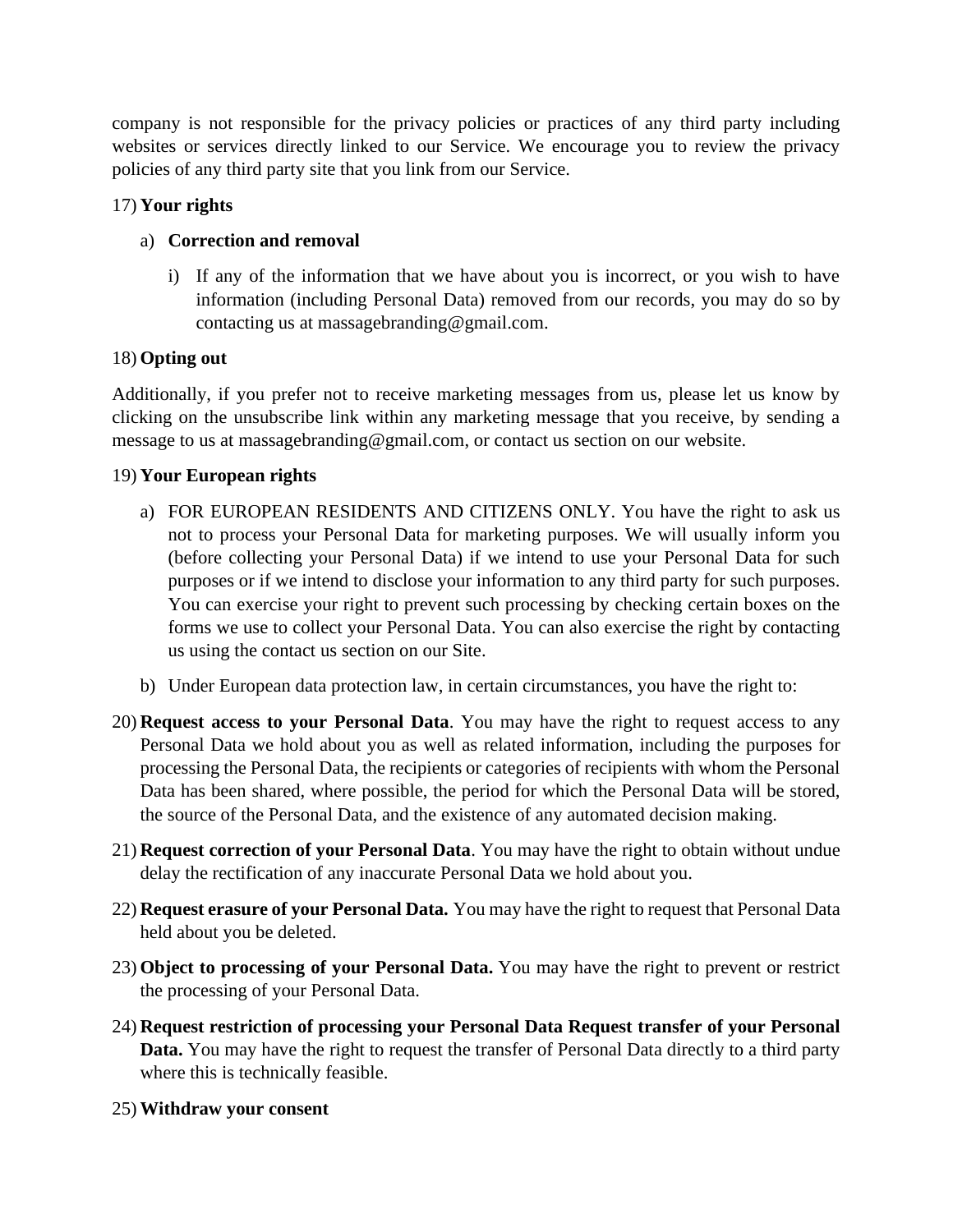- a) In addition, where you believe that MassageBizPro has not complied with its obligations under this Notice or European law, you have the right to make a complaint to an EU Data Protection Authority, such as the UK Information Commissioner's Office.
- b) You can exercise any of these rights by contacting us using the contact us section on our website.

# 26) **Your Californian rights**

a) FOR RESIDENTS OF CALIFORNIA ONLY. Section 1798.83 of the California Civil Code requires select businesses to disclose policies relating to the sharing of certain categories of your Personal Data with third parties. If you reside in California and have provided your Personal Data to Massage Business Education & Branding, LLC, you may request information about our disclosures of certain categories of Personal Data to third parties for direct marketing purposes. Such requests must be submitted to us at one of the following addresses: massagebranding@gmail.com.

b) Massage Business Education & Branding, LLC 2137 N. Academy Blvd, Colorado Springs, Co, 80909, US.

## 27) **Changes to this Notice**

- a) If we make any material changes to this Notice or the way we use, share or collect Personal Data, we will notify you by revising the "Effective Date" at the top of this Notice, prominently posting an announcement of the changes on our Site, or sending an email to the email address you most recently provided us (unless we do not have such an email address) before the new policy taking effect.
- b) Any changes we make to this Notice in the future will be posted on this page and, where appropriate, a notification sent to you by email. Please check back frequently to see any updates or changes to this Notice.

## 28) **Children Under Age 13**

The Services are not directed to, and MassageBizPro does not knowingly collect or solicit personal information from, children under the age of 13. If we learn we have collected or received personal information from a child under the age of 13, we will delete that information. If you believe we might have any information from or about a child under the age of 13, please contact us at massagebranding@gmail.com.

## 29)**Intellectual Property**

a) All content included on the Website, including but not limited to text, images, graphics, logos, and videos is MassageBizPros property. You may not use or reproduce or allow anyone to use or reproduce any trademarks appearing at the Site, in any content, or any materials distributed for any reason without the prior written permission of MassageBizPro.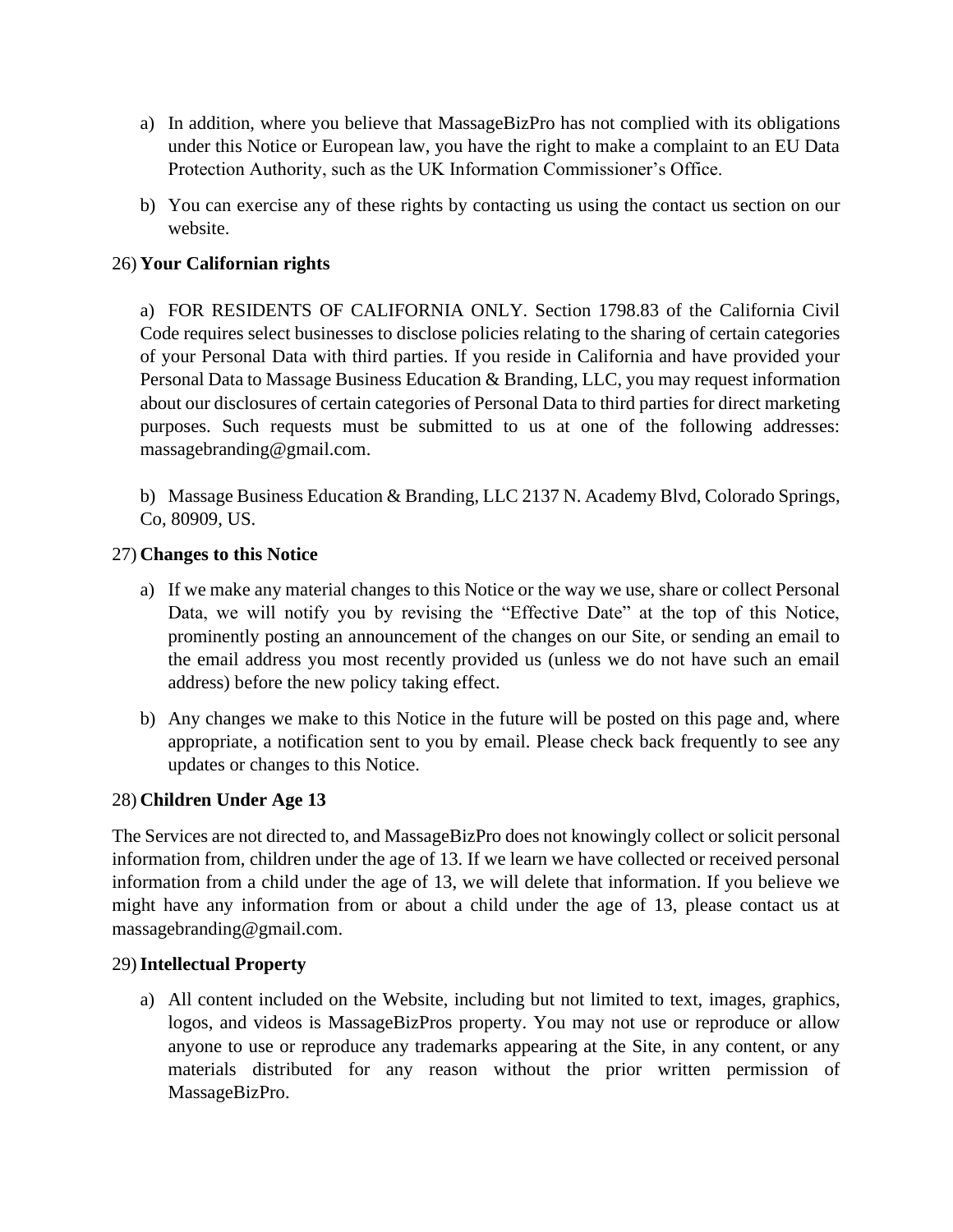b) For the avoidance of doubt, nothing in this Agreement shall be deemed to vest in you any legal or beneficial right in or to any trademarks or other intellectual property rights owned or used under license by MassageBizPro or any of its affiliates; nor does this Agreement grant to you any right or license to any other intellectual property rights of MassageBizPro or its affiliates, all of which shall at all times remain the exclusive property of MassageBizPro and its affiliates.

## 30) **Limitation of Liability**

a) In no event shall MassageBizPro or any of its subsidiaries or affiliates or owners be liable to any User for any direct, indirect, special, consequential, or other damages (including, without limitation, any lost profits, business interruption, loss of information or programs or other data on your information handling system) that are related to the use of, or the inability to use, the content, materials, and functions of this Website or any linked Website, even if MassageBizPro is expressly advised of the possibility of such damages.

## 31) **Miscellaneous**

- a) MassageBizPro's failure to exercise any right provided for herein shall not be deemed a waiver of any further rights hereunder.
- b) MassageBizPro shall not be liable for any failure to perform its obligations hereunder where such failure results from any cause beyond MassageBizPro's reasonable control.
- c) If any provision of this Agreement is found to be unenforceable or invalid, that provision shall be limited or eliminated to the minimum extent necessary so that this Agreement shall otherwise remain in full force and effect and enforceable.
- d) This Agreement is not assignable, transferable, or sub-licensable by you except with MassageBizPro's prior written consent.
- e) This Agreement shall be governed by the laws of India and the parties shall submit to the exclusive jurisdiction of India. A party that substantially prevails in an action brought under this Agreement is entitled to recover from the other party its reasonable attorneys' fees and costs.
- f) Both parties agree that this Agreement is the complete and exclusive statement of the mutual understanding of the parties and supersedes and cancels all previous written and oral agreements, communications, and other understandings relating to the subject matter of this Agreement and that all modifications must be in a writing signed by both parties, except as otherwise provided herein.
- g) No agency, partnership, joint venture, or employment is created as a result of this Agreement and you acknowledge that you do not have any authority of any kind to bind MassageBizPro in any respect whatsoever.

## 32) **Contact Information**